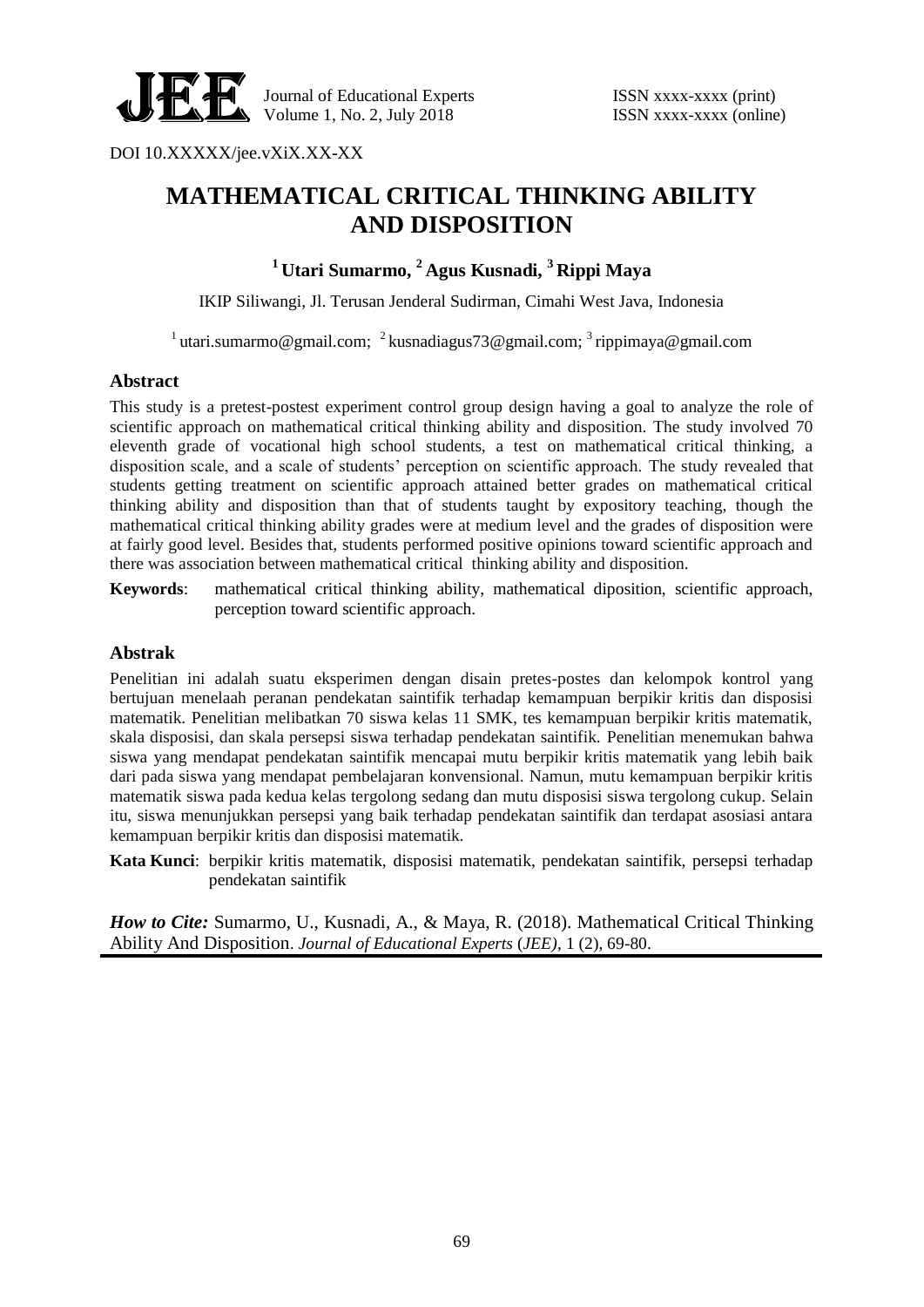## **INTRODUCTION**

Mathematical critical thinking ability and mathematical diposition are two important components of mathematics learning outcomes that should be improved on high school students. That statement is in line with the goals of mathematics teaching-learning process. The goals among others are: a) to posess logical, critical, creative, innovative thinking, and self learning abilities; b) to demonstrate critical, creative, accurate, objective, opened thinking, self confidence, curious, interest, persevere, persistent attitudes; c) to appreciate the beauty and the usage of mathematics in daily life (Kurikulum 2013).

Some experts define the term of critical thinking differently, however it contains similar meaning. Capie and Ennis (Baron, and Sternberg, (Eds), 1987) define critical thinking as a reasonable reflective thinking and focussed on trusted activities. Critical thinking relates to five key ideas such as practical, reflective, reasonable, trusty, and action. Besides that, critical thinking has four components namely: clarity, bases, inference, and interaction. Other expert, Gokhale (1995), defines critical thinking as thinking involves some activities such as to analyze, to syntesize, and to evaluate concepts. Especially in mathematics, Glaser (2000) explaines that mathematical critical thinking involves abilities and disposition which combined with prior knowlegde, reasoning, cognitive strategy for generalizing, proving, and evaluating a mathematical situation reflectively.

Observing those experts' definitions of critical thinking (Ennis, as cited in Baron, and Sternberg, (Eds), 1987, Gokhale, 1995, Glaser, 2000), in fact, critical thinking is one of mathematical high order thinking that is not only to memorize but also to manipulate learning materials into a new situation as well. However, critical thinking is not equivalent to high order thinking skills. Critical thinking involves a disposition and all of high order thinking components but conversally high order thinking not always contain disposition (Sumarmo, 2010). Furthermore, Ennis (Baron, dan Sternberg, (Eds), 1987) explain in detail about indicators of critical thinking as follow: a) to focuss on the question; b) to analyze and to clarify questions, responses, and arguments; c) to consider trusted sources; d) to deduce and to analyze deduction; e) to induce and to analize induction; e) to formulate explanation, hypothesis, and conclusion; f) to interact with other person.

Refering to Glaser' conception (2000), therefore mathematical critical thinking involves abilities and mathematical disposition. Polking (Sumarmo, 2010) proposes that disposition is desire, awareness, tendency, and strong dedication for thinking and doing mathematics positively. Others experts define the term of disposition in similar meaning such as: a) mathematical disposition is positive attitude and habits to regard that mathematics as logical, workable, and useful subject (Kilpatrick, Swafford and Findel, as cited in Hendriana and Sumarmo, 2014); b) Disposition contains three processess such as: self-observe, selfevaluation, and self-reaction (Bandura, 1997, as cited in Hendriana and Sumarmo, 2014). Furthermore, Polking (Sumarmo, 2010) and NCTM (2000) detail the indicator of disposition as follow: a) Being self confident in doing mathematics, reasoning, and communicating mathematical ideas; b) Being flexible in exploring mathematical ideas and trying alternative solution of problem; c) Being persistence, interested, and curious in doing mathematics; d) Tending to monitor, to reflect their own performance and reasoning; e) Evaluating aplication of mathematics into other mathematics situation, and daily life; and f) Having appreciation to the role of mathematics in culture and value, and mathematics as a tool and as a language.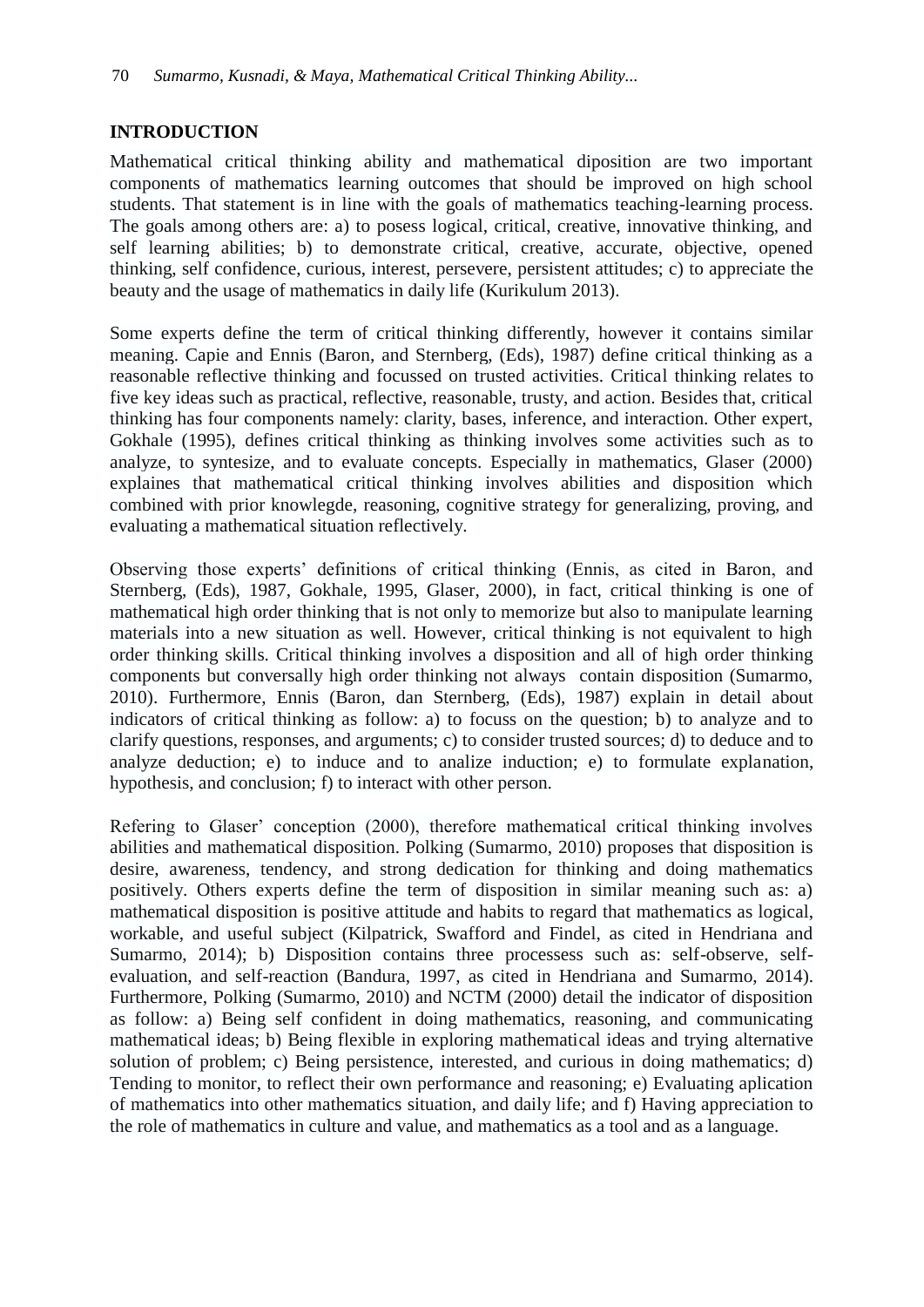Mathematics Curriculum in Indonesia (Kurikulum, 2013) suggests that mathematical hardskill such as mathematical critical thinking ability and mathematical soft-skill as mathematical disposition should be developed simoultaneously and proportionally. Moreover, Polya (1973) stated that teacher's role not only to deliver information but the most important things were: to have position as students, to understand what students think, to help students to think and to learn to construct their knowledge. Those opinions describe constructivism philoshopy which its characteristics: a) student active learning, b) information was related to previous students' knowledge in order to form meaningfull and more complex knowledge; c) learning activities were oriented to investigation and invention.

One of teaching-learning approach which in line with suggestion of Curriculum 2013, Glasser's definition of critical thinking, and Polya's statement on teacher' role, is scientific approach. Mathematics curriculum of Indonesia (Kurriculum 2013, as cited in Permendikbud, 2013) proposed that scientific approach has five phases namely: observing, questioning, data collecting, associating, and communication. In observing phase, student excercises to choose and ditermine relevant data from a series of data; then in questioning phase, student trains to compile question from the relevant selected data; afterwards in data collecting phase, student practices to collect data for answering the compiled question; then in associating phase student tries to associate and to verify the answer to the prior or original problem; afterwards, in communicating phase, student practices to communicate their solution to all of students in the class or to other member in their working group. From actvities in all phases, it is estimated that scientific approach gives student opportunity to improve his or her mathematical critical thinking ability. Beside that, scientific approach allows student an opportunity for improving her or his mathematical disposition.

This moment, report of study on critical thinking ability using scientific approach is still limited. Even if, some studies (Ambarwati, 2011, Ibrohim, 2015, Jayadipura, 2014, Kurniati, Kusumah, Sabandar, Herman, 2015, Palinusa, 2013, Sinurat, 2014, Tamsil, 2016), reported that on mathematical critical thinking ability, students getting treatment with various innovative mathematics approaches obtained better grades than that of students taught by expository teaching. But, the students' grades on mathematical critical thinking ability were still at low-medium level. Likewise, a lot of studies (Abdurahman, 2014, Bernard, and Rohaeti, 2016, Choridah, 2013, Herdiana, 2016, Ibrohim, 2015, Isnaeni and Maya, 2014, Pradhini, 2016, Qodariyah and Hendriana, 2015, Sinurat, 2014, Sugilar, 2013, Suharsono, 2015, Suheri, 2014, Sumarmo, Hidayat, Zulkarnaen, Hamidah, Sariningsih, 2012) reported that various inovative teaching approaches lead student to attain fairly good grades on mathematical disposition. Seemingly, mathematical critical thinking ability is one of difficult mathematical higher order thinking for high school students. While on mathematical disposition, before students involved in this study they had learning experience from prior mathematics teaching, so that they posessed medium-fairly good grade on mathematical disposition.

The aforementioned argument, motivate researchers to carry out a study for improving students' mathematical critical thinking ability and mathematical disposition using scientific approach. Further, refering to those afforementioned arguments, researchers formulate problem of this study as follow:

a) Are the grades of mathematical critical thinking ability and its Normalized Gain (N-Gain), and mathematical disposition of students getting treatment with scientific approach better than the grades of students taught by expository teaching?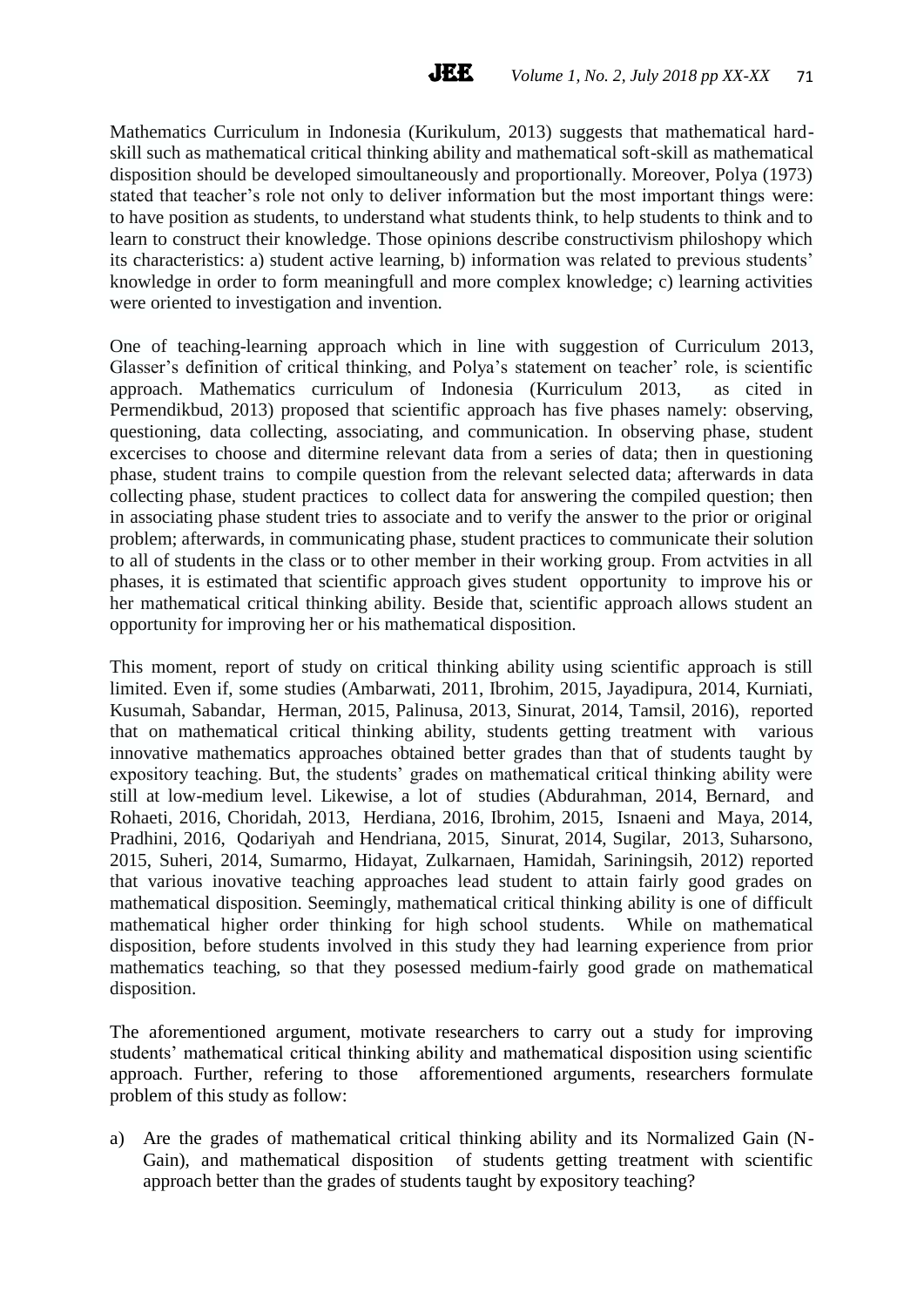- b) Is there any association between mathematical critical thinking ablity and mathematical disposition in scientific approach class?
- c) What kinds of difficulties do students meet in solving mathematical critical thinking tasks in both classess?
- d) What is students' perception toward the implemented scientific approach?

## **Method and Design of Study**

This study is a pre test-post test experimental control group design which having a goal to analyze the role of scienctific approach on students' mathematical critical thinking ability and mathematical disposition. The study involved 70 eleventh grade Vocational High School students, an essay mathematical critical thinking test, a mathematical disposition scale, and a perception on scientific approach scale. The mathematical critical thinking ability test consisted of 5 items, and using Hendriana and Sumarmo (2014) and Sumarmo (2015) as references it was obtained charactristic mathematical critical thinking ability as follow: reliability test was 0.69; item validity were  $0.46 \leq$  IV  $\leq$  0.83; discriminat power were 0.23  $\leq$ DP  $\leq$  0.81, and difficulty index were 0.11  $\leq$  DI  $\leq$  0.44.

Further, the data were analized by using SPSS for computing mean, standar deviation, percentage of data; testing normality and homogeneous of data, testing hypothesis of mean difference, and of existency of association between two variables.

In the following, we attached sample items of mathematical critical thinking test, sample of mathematical disposition, and sample item of perception on scienctific approach scale.

- **1. Sample item of mathematical critical thinking** (To examine the truth of an argument) A baker has a stock on hand the main ingredients for making cake: 16 ounces wheat flour, 11 ounces white sugar, and 15 eggs. Cake 1 needs 1 ounce wheat flour, 2 ounces white sugar, 3 eggs. While cake 2 needs : 2 ounce wheat flour, 1 ounces white sugar, 1 egg. From selling cake 1 and cake 2, the baker will get profit Rp 8.000,00 dan Rp 6.000,00. Successesively. For getting maximum profit, the baker determines to bake 4 cakes 1, and 3 cakes 2. Examine the truth of the baker's descision. Explain your answer.
- **2. Sample item of mathematical critical thinking test** (To explain situation accompanied with explanation)

Which one of the four inequality system below is fit to the figure. Explain why your choice is true and the other three are wrong.



A.  $x + 3y \le 6; 3x + y \ge 3; x \ge 0; y \ge 0$ 

- B.  $x + 3y \ge 10$ ;  $2x + y \le 3$ ;  $x \ge 0$ ;  $y \ge 0$
- C.  $2x + 3y \le 6; 2x + y \ge 3; x \ge 0; y \ge 0$
- D.  $x + 3y \le 6$ ;  $2x + y \le 3$ ;  $x \ge 0$ ;  $y \ge 0$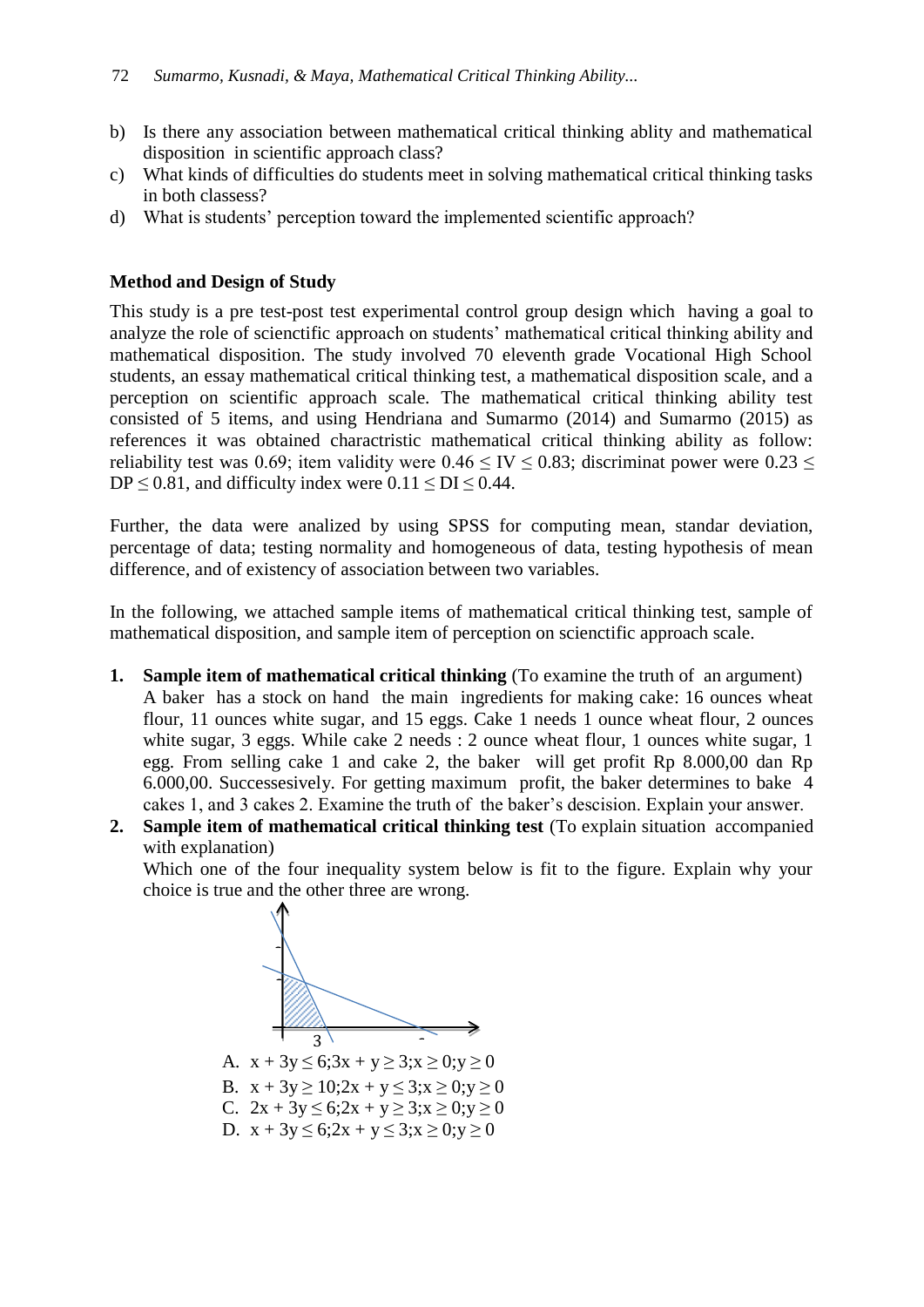| No.            | <b>Statement</b>                                                                                                                                               | <b>SA</b> | A           | DA | <b>SDA</b> |
|----------------|----------------------------------------------------------------------------------------------------------------------------------------------------------------|-----------|-------------|----|------------|
| 1.             | I am sure able to solve difficult mathematics taks $(+)$                                                                                                       |           |             |    |            |
| 2.             | I avoid mathematical tasks which different with                                                                                                                |           |             |    |            |
|                | teacher's examples (-)                                                                                                                                         |           |             |    |            |
| 3.             | I am curiuos to confront difficult mathematical task.                                                                                                          |           |             |    |            |
|                | $(+)$                                                                                                                                                          |           |             |    |            |
| 4.             | I compare my mathematics work with my friend's                                                                                                                 |           |             |    |            |
|                | solution $(+)$                                                                                                                                                 |           |             |    |            |
| 5.             | I am pessimis could overcome my learning difficulties                                                                                                          |           |             |    |            |
|                | in mathematics (-)                                                                                                                                             |           |             |    |            |
| 6.             | I avoid to pose question and mathematics idea when                                                                                                             |           |             |    |            |
|                |                                                                                                                                                                |           |             |    |            |
|                | learning in working in small discussion. (-)<br>Sample item of perception on Scienctific Approach Scale<br>SA<br>: disagree<br>Note:<br>: strongly agree<br>DA |           |             |    |            |
|                | SDA<br>: strongly disagree<br>A<br>: agree                                                                                                                     |           |             |    |            |
| N <sub>o</sub> | Statement                                                                                                                                                      | <b>SA</b> | $\mathbf A$ | DA |            |
| 1.             | Exercises in the students worksheet release students, to                                                                                                       |           |             |    |            |
|                | choose their own way on solving them.                                                                                                                          |           |             |    |            |
| 2.             | Explanation in the students worksheet make students                                                                                                            |           |             |    |            |
|                | to be confused.                                                                                                                                                |           |             |    | <b>SDA</b> |
| 3.             | The mathematics teaching improve student's                                                                                                                     |           |             |    |            |
|                | disposition.                                                                                                                                                   |           |             |    |            |
| 4.             | The analysis in the students' worksheet make students                                                                                                          |           |             |    |            |
|                | lazy.                                                                                                                                                          |           |             |    |            |
| 5.             | Problems and questions in the students' worksheet                                                                                                              |           |             |    |            |
|                | train students work persistently.                                                                                                                              |           |             |    |            |
| 6.             | The teaching process restricts students to select                                                                                                              |           |             |    |            |

**JEE** 

# **3. Sample item of Mathematical Disposition Scale**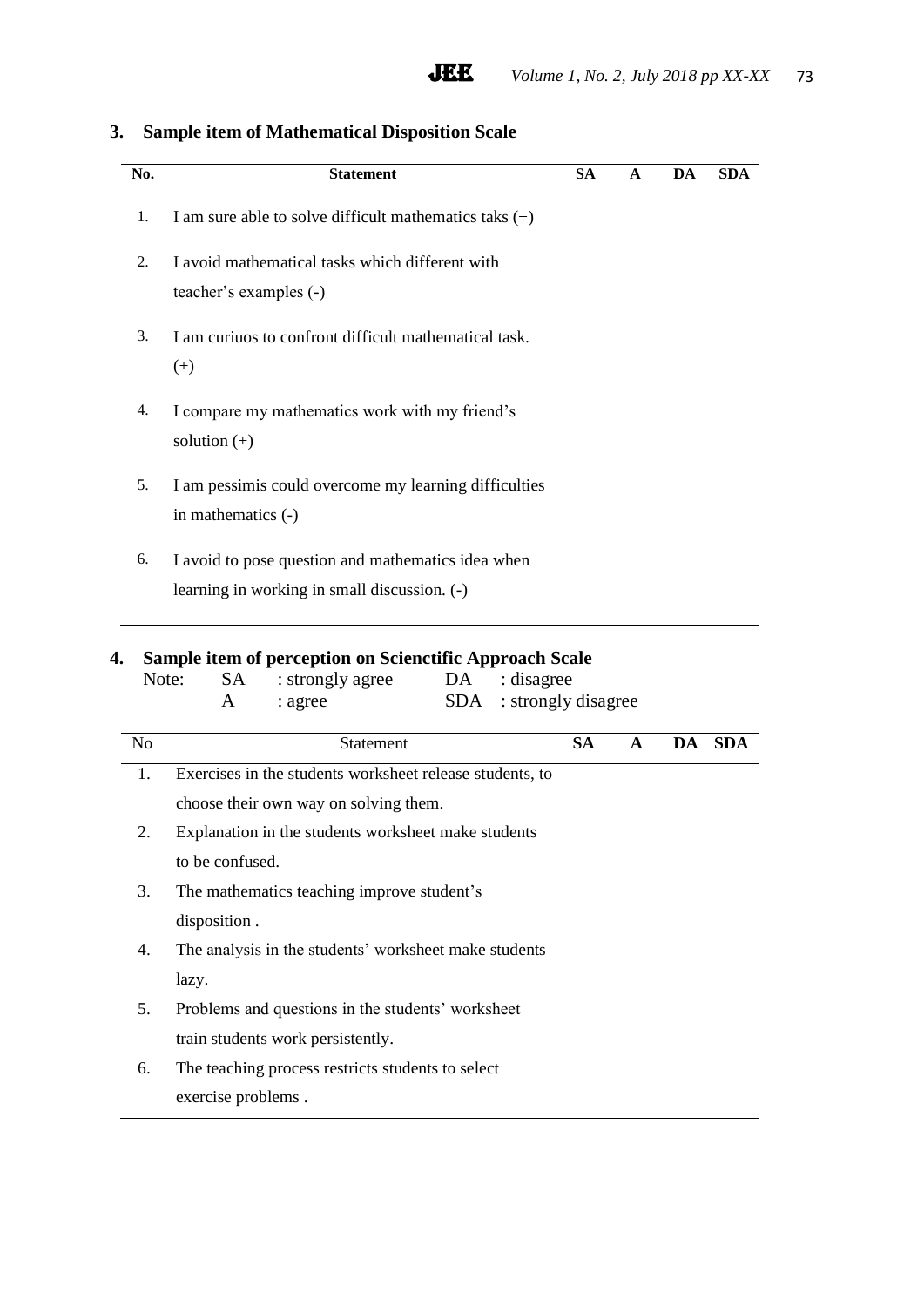## **Findings and Discussion**

Description of mathematical critical thinking ability and its gain, mathematical disposition and perception toward scientific approach of students are attached in Table 1.

| Table 1                                                                                                           |              |          |           |                          |             |          |           |        |             |  |
|-------------------------------------------------------------------------------------------------------------------|--------------|----------|-----------|--------------------------|-------------|----------|-----------|--------|-------------|--|
| Description of Mathematical Critical Thinking Ability, Mathematical Disposition and                               |              |          |           |                          |             |          |           |        |             |  |
| <b>Perception Toward Sienctific Aproach of Students</b><br><b>Expository Teaching (ET)</b><br>Sienctific Approach |              |          |           |                          |             |          |           |        |             |  |
|                                                                                                                   |              |          |           |                          |             |          |           |        |             |  |
| Variables                                                                                                         | Stat         | Pre-Test | Post-Test | N                        | $\mathbf N$ | Pre-Test | Post-Test | N Gain | $\mathbf N$ |  |
|                                                                                                                   |              |          |           | Gain                     |             |          |           |        |             |  |
|                                                                                                                   |              |          |           |                          |             |          |           |        |             |  |
|                                                                                                                   | $\bar{x}$    | 11.71    | 50.49     | 0.44                     |             | 10.00    | 40.80     | 0.17   |             |  |
|                                                                                                                   |              |          |           |                          |             |          |           |        |             |  |
| <b>MCTA</b>                                                                                                       | $\%$         | 11.71    | 50.49     |                          | 35          | 10.00    | 40.80     |        | 35          |  |
|                                                                                                                   | <b>SD</b>    | 8.69     | 17.16     | 0.18                     |             |          | 19.28     | 0.16   |             |  |
|                                                                                                                   |              |          |           |                          |             |          |           |        |             |  |
| <b>MD</b>                                                                                                         | $\bar{\chi}$ |          | 100.57    | $\overline{\phantom{a}}$ |             |          | 97.43     |        |             |  |
|                                                                                                                   | %            |          | 69.82     |                          | 35          |          | 67.66     |        | 35          |  |
|                                                                                                                   |              |          |           |                          |             |          |           |        |             |  |
|                                                                                                                   | <b>SD</b>    |          | 7.7P      |                          |             |          | 7.25      |        |             |  |
|                                                                                                                   |              |          |           |                          |             |          |           |        |             |  |
| <b>PSA</b>                                                                                                        | $\bar{x}$    |          | 125.1     |                          | 35          |          |           |        |             |  |
|                                                                                                                   | $\%$         |          | 73.59     |                          |             |          |           |        |             |  |
|                                                                                                                   |              |          |           |                          |             |          |           |        |             |  |
|                                                                                                                   |              |          |           |                          |             |          |           |        |             |  |

Note

| MCTA: Mathematical Critical Thinking Ability,      | Ideal Score : 100 |  |
|----------------------------------------------------|-------------------|--|
| MD : Mathematical Disposition                      | Ideal Score : 144 |  |
| <b>PSA</b> : Perception Toward Scientific Approach | Ideal Score : 170 |  |

From Table 1, in pre-test it was found that there was no difference students' grades on mathematical critical thinking ability in both teaching approaches and the grades were very low level. Nevertheles, after learning process, on mathematical critical thinking ability and its gain ( $N < G$ ), students getting treatment with scientific approach attained better grades (50.49) % out of ideal score, N<G> 0.44) than the grades of students taught by expository teaching (40.80% out of ideal score,  $N <$  G $>$  0.35). Similar finding on mathematical disposition students taught by scientific approach (69.82% out of ideal score) obtained better grade than student taught by expository teaching (67.66% out of ideal score). Students' mathematical disposition were at fairly good level. The testing hypotesis of those data was attached in Tabel 2.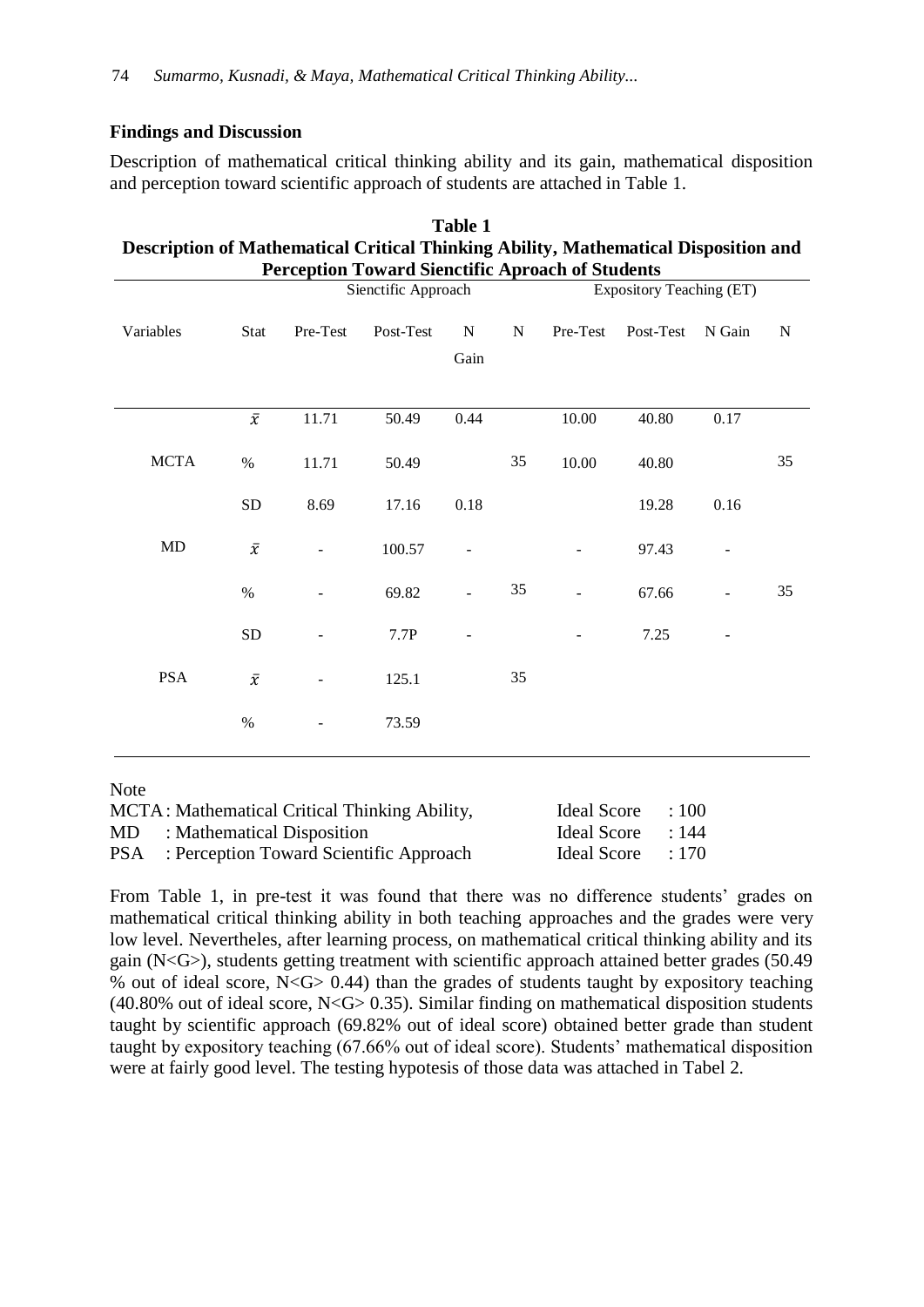| Variables   | Teaching                                            | $\bar{x}$ | <b>SD</b><br>N |          | $Sig(2-$ | $Sig(1 -$ | Interpretation              |
|-------------|-----------------------------------------------------|-----------|----------------|----------|----------|-----------|-----------------------------|
|             | Approach                                            |           |                | tailed). | tailed). |           |                             |
| <b>MCTA</b> | <b>SA</b>                                           | 50.49     | 17.16          | 35       | 0.030    | 0.015 <   | MCTA $_{SA}$ > MCTA $_{ET}$ |
|             | ET                                                  | 40.80     | 19.28          | 35       |          | 0.05      |                             |
| N-Gain      | <b>SA</b>                                           | 0.59      | 0,16           | 35       | 0.056    | 0.028 <   | N-Gain MCTA $_{SA}$ >       |
| <b>MCTA</b> | ET                                                  | 0.29      | 0.16           | 35       |          | 0.05      | N-Gain MCTA $_{ET}$         |
| <b>MD</b>   | <b>SA</b>                                           | 100.23    | 8.89           | 35       | 0.038    | 0.019 <   | $MD_{SA} > MD_{ET}$         |
|             | ET                                                  | 94.11     | 8.12           | 35       |          | 0.05      |                             |
|             | Note: MCTA : Mathematical Critical Thinking Ability |           |                |          |          |           | :100<br>Ideal score         |
| MD          | : Mathematical Disposition                          |           |                |          |          |           | Ideal score<br>:160         |

**Table 2 Testing Hypothesis Of Mean Difference of Mathematical Critical Thinking Ability, And Mathematical Disposition, on Both Teaching Approaches**

Those findings were similar to the findings of other studies (Ambarwati, 2011, Ibrohim, 2015, Koswara, 2017, Mulyani, 2017, Tamsil, 2016) that various innovative teaching approaches took better role than expository teaching on improving mathematical critical thinking ability. Even though, those student's grades of mathematical critical thinking ability were still at low-medium level. Likewise, a lot of studies (Abdurahman, 2014, Bernard and Rohaeti, 2016, Choridah, 2013, Eriska, 2017, Herdiana, 2016, Ibrohim, 2015, Isnaeni and Maya, 2014, Pradhini, 2016, Qodariyah and Hendriana, 2015, Ruhiyat and Sugandi, 2017, Sugilar, 2013, Suharsono, 2015, Suheri, 2014) on mathematical disposition reported similar findings that students getting treatment with innovative teaching approaches attained better grades than students taught by expository teaching, and grades were at fairly good level. Even if, those findings were different with the findings of other studie such as of Sinurat (2014) and Sumarmo, et.al. (2012) which reported that there were no difference on students'grades of mathematical disposition.

Besides those positive findings on the role of scientific approach, this study found that students' perception on scientific approach was at fairly good level (73.59% out of ideal score). They performed positive perception toward implementation of scientific approach. Some of positive perception among other things were: Exercises problems in the students worksheet release students to choose their own way to solve; The mathematics teaching improve students'self confidence; Problems and questions in the students' worksheet train the students work persistently; Problems in students' worksheet train students look for various ways of solution; Teaching environment motivate students mathematical disposition. Those positive students' perception on scientific approach in this study was similar to findings of other studies such as Koswara (2017) and Mulyani (2017).

Further analysis, was concerning association between mathematical critical thinking ability and mathematical disposition. That association was analyzed by using contigency table such as in Table 3 and by using  $\chi$ 2 testing (Table 4).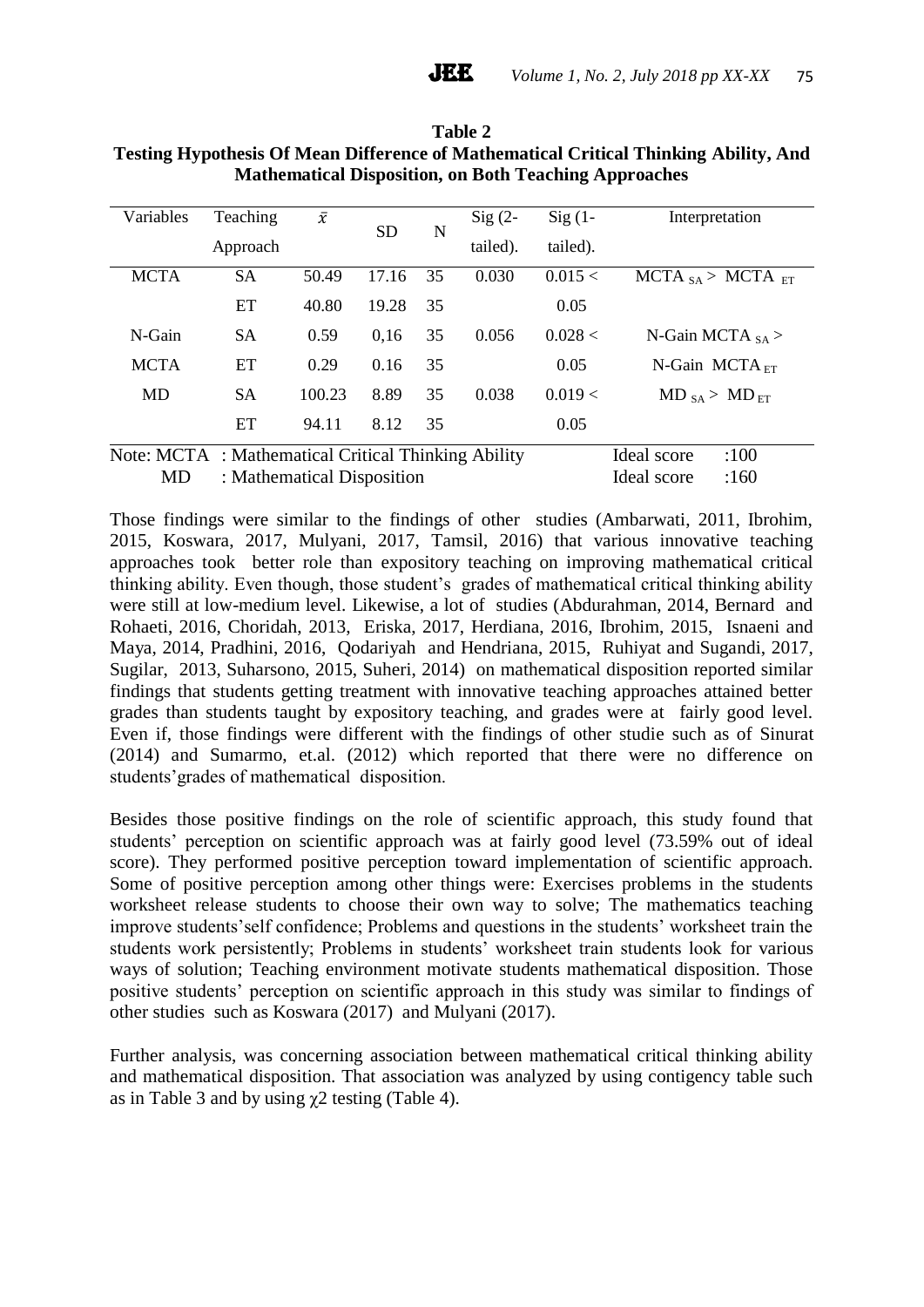| High     | Medium | Low      | Total |
|----------|--------|----------|-------|
| 6        | 0      | 0        | 6     |
| 1        | 11     | $\theta$ | 12    |
| $\theta$ | 16     |          | 17    |
| 7        | 27     |          | 35    |
|          |        |          |       |

## **Table 3 Contingency Table of Mathematical Critical Thinking Ability And Mathematical Disposition in Scientific Approach Class**

**Table 4 Test of Pearson-Chi Square and Contigency Coefficient between Mathematical Critical Thinking Ability and Mathematical Disposition**

| Pearson-Chi Square<br>$(\chi^2)$ | DF | Contigency Cofficient Sig. (2-tailed) |       |
|----------------------------------|----|---------------------------------------|-------|
| $30.067$ <sup>a</sup>            |    | .680                                  | 0.000 |

Based on Table 3 and Table 4 it were found contigency coefficient  $C = .680$  and  $\gamma$ 2 = 30.067 with sig (2-tail  $0.000 < 0.05$ ). It implied that there was high association (Q = 0.833) between mathematical critical thinking ability and mathematical disposition (after  $C = .680$  compare to  $Cmax = 0.816$ .

This findings of association between mathematical critical thinking ability and affective learning outcomes of this study was similar to findings of other studies such as Jayadipura (2014) and Mulyani (2017). But, those findings was different with findings of other studies (Koswara, 2017, Sinurat, 2014, Sumarmo, et al, 2012) that there were no association between mathematical critical thinking ability with affective mathematics learning outcomes. Those findings indicated that there were incosistent findings on the existence of association between mathematical critical thinking ability and affective mathematics learning outcomes.

The student' difficulties on solving mathematical critical thinking ability task were attached in Table 5.

**Table 5 Mean Score of Each Item of Mathematical Critical Thinking Ability of Students in The Both Teaching Approach**

| Teaching  | Stat. Desc.           | No.1  | No 2. | No.3  | No.4  | No.5  |
|-----------|-----------------------|-------|-------|-------|-------|-------|
| approach  | Ideal score           | 20    | 20    | 20    | 15    | 25    |
|           | v                     | 12.77 | 12.23 | 8.49  | 9.17  | 7.83  |
| <b>SA</b> | % of ideal<br>score   | 63.86 | 61.14 | 42.43 | 61.14 | 31.31 |
|           | $\overline{\text{X}}$ | 11.57 | 9.77  | 7.06  | 6.71  | 5.69  |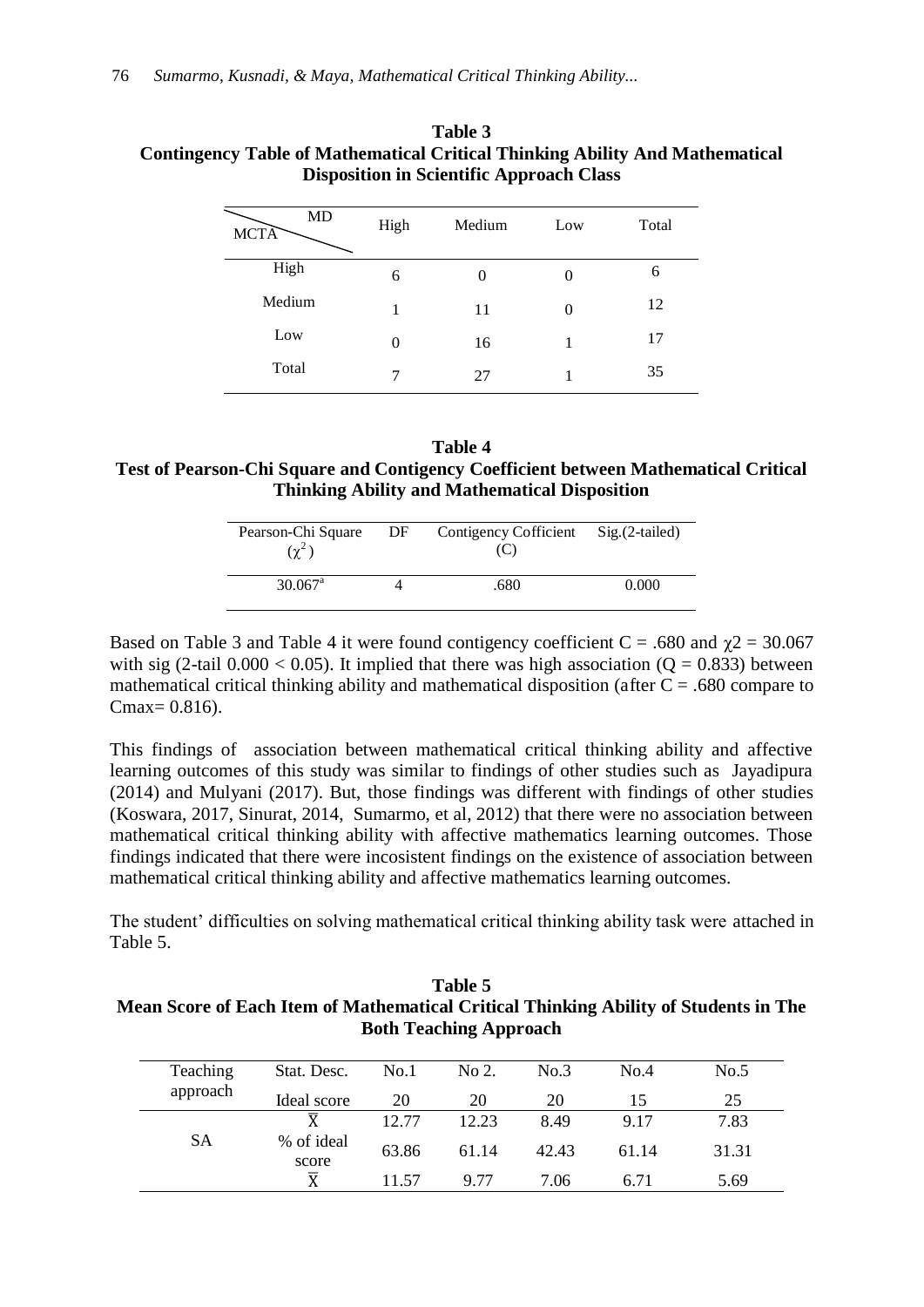| Teaching  | Stat. Desc.         | No.1  | No 2. | No.3  | No.4  | No.5  |
|-----------|---------------------|-------|-------|-------|-------|-------|
| approach  | Ideal score         | 20    | 20    | 20    |       | 25    |
| <b>CT</b> | % of ideal<br>score | 57.86 | 48.86 | 35.29 | 44.76 | 22.74 |

Table 5 showed that students taught by scientific approach attained low score on item 3 and on item 5 (42.43, and 12.31 out of ideal score), and they were about to identify assumption of an inequality system problem, and to examine the truth of a statement. In others items students attained medium grades on mathematical critical thinking ability. Nevertheles, students taught by conventional still had difficulties on almost items of mathematical critical thinking ability.

## **Conclusion, Implication, and Suggestion**

#### **Conclusion**

Based on findings and discussion, the study derives conclusion as follow.

The scientific approach took better role than expository teaching on improving students' mathematical critical thinking ability and its gain, and on students' mathematical dispossition. However the students' grades on mathematical critical thinking ability were still at low level and on mathematical disposition students' grades were at fairly good level. Most students in both teaching approaches realized difficulties in solving all mathematical critical thinking ability problems.

The other conclusion was that, there was high association between mathematical critical thinking ability and mathematical dipsosition and students performed positive perception toward scientific approach.

## **Suggestion**

Based on the conclusion the study proposed some suggestion as follow.

The students' grade on mathematical critical thinking ability in both class were at low level. Mathematical critical thinking is classified as high order thinking (HOT) in mathematics. For obtaining HOT ability such as mathematical critical thinking abilty, students should master prerequisite of mathematical process and content of mathematical critical thinking ability firstly. So, before teacher are going to teach a new mathematics topic or content or to conduct study on other mathematical HOT ability, it is suggested to examine students' abilities of its prerequisite firstly. Besides that, students should be motivated to select and to solve more exercises by theirselfes on mathematical critical thinking ability or other mathematical HOT ability. In order students attained meaningfull mathematical critical thinking ability, it was suggested students to write the formulas and rules which used on each step in solving the problems as well.

To improve better students' mathematical disposition, it is suggested four ways as follow: Be aware of students to the importance of having mathematical disposition attitude; teacher should perform having behavior as wished in mathematical disposition; students should be accustomized having behavior as wished in mathematical disposition attitude; teacher should carry out integrated and continous mathematics teaching process.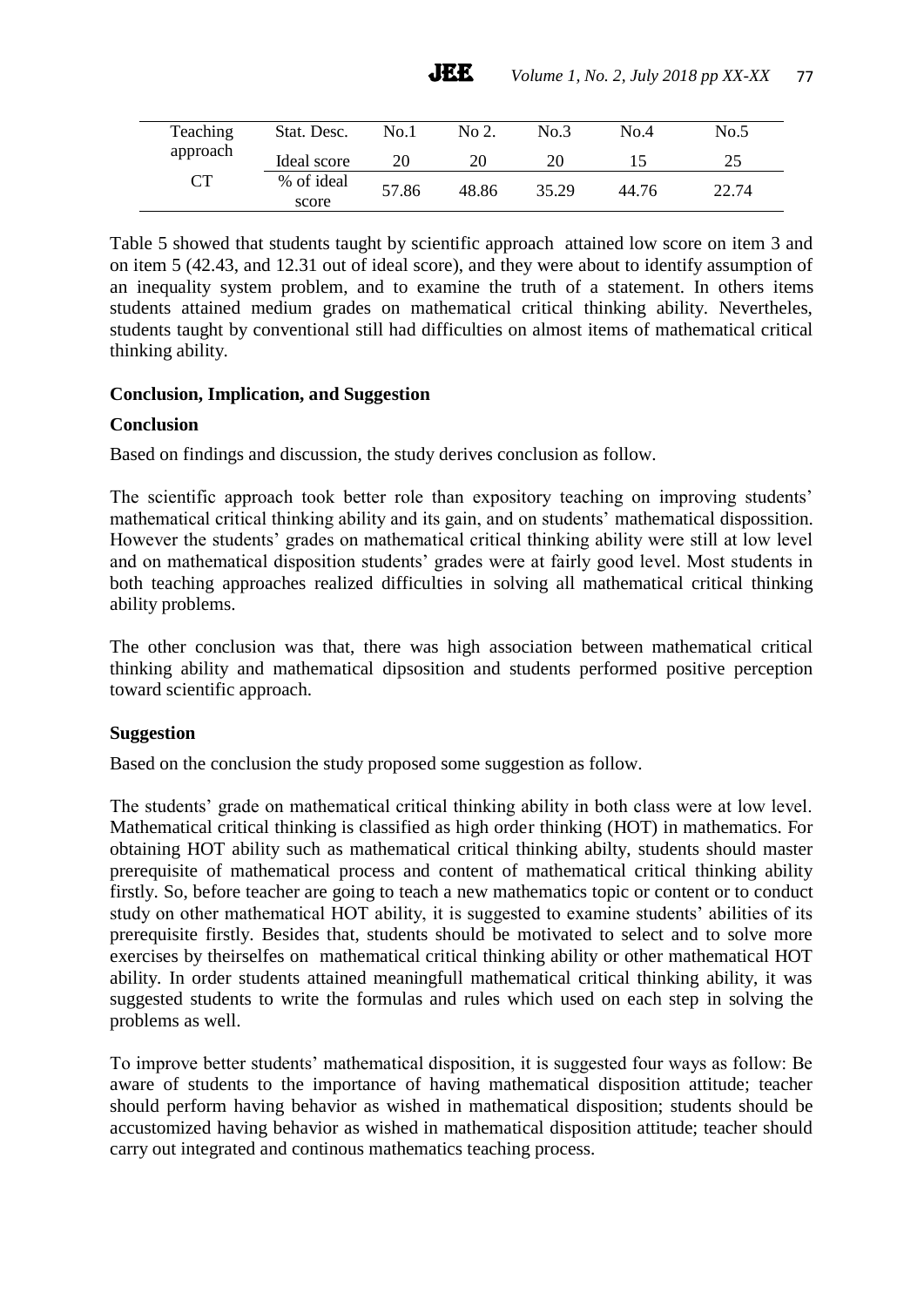#### **REFERENCES**

- Abdurahman, D. (2014). Meningkatkan Kemampuan Penalaran dan Komunikasi serta Disposisi Matematik Siswa SMP melalui Pembelajaran Inkuiri Terbimbing. Unpublished Theses at Post Graduate Study of Indonesia University of Education. Bandung
- Ambarwati, D. (2011). Mengembangkan Kemampuan Berpikir Kritis dan Kreatif Melalui Pendekatan Pembelajaran Langsung dan Tak Langsung. Unpublished theses at Post Graduate Study of Indonesia University of Education. Bandung.
- Baron, J. B. dan Sternberg, R.J. (Editor) (1987). Teaching Thinking Skill. New York: W.H. Freeman and Company
- Bernard, M. and Rohaeti, E,E. (2016). "Meningkatkan Kemampuan Penalaran dan Disposisi Matematik Siswa SMK dengan Pendekatan Kontekstual melalui Game Adobe Flash Cs 4.0.". Paper published in: Edusentris: Jurnal Ilmu Pendidikan dan Pengajaran.Vol.3. No.1. April. 2016, pp. 85-94.
- Choridah (2013). "Peran Pembelajaran Berbasis Masalah Untuk Meningkatkan Kemampuan Komunikasi dan Berpikir Kreatif Serta Disposisi Matematik Siswa SMA". Unpublished Theses at Post Graduate Study of Indonesia University of Education. Bandung
- Departemen Pendidikan Nasional (2013). Peraturan Menteri Pendidikan dan Kebudayaan Republik Indonesia Nomor 81A Tahun 2013, tentang Implementasi Kurikulum, 2013.
- Glazer , E (2000). Technology Enhanced Learning Environtments that are Conducive to Critical Thinking in Mathematics: Implications for Research about Critical Thinking on the World Wide Web. [Online]. Available at: http://www.lonestar. texas.net/ ~mseifert/ crit2. html. [24 April 2006]
- Gokhale, A. A. (1995). Collaborative Learning Enhances Critical Thinking. [Online]. Available at: http://Scholer.lib.vt.edu./ejournals/JTEI V7 n1/pdf/Gokhale.pdf.
- Hendriana, H dan Sumarmo, U (2014). Penilaian Pembelajaran Matematika. Bandung: Penerbit PT Refika Aditama.
- Herdiana. H .(2016). Meningkatkan Kemampuan Komunikasi dan Pemecahan Masalah Matematik Serta Disposisi Matematik Siswa SMA Melalui Metode Penemuan Terbimbing. Unpublished Theses at Post Graduate Study of STKIP Siliwangi, Bandung.
- Ibrohim.Y.(2015). Meningkatkan Kemampuan Komunikasi dan Berpikir Kreatif Serta Disposisi Matematik Siswa Madrasah Aliyah Dengan Menggunakan Pendekatan Open Ended. Unpublished Theses at Post Graduate Study of STKIP Siliwangi, Bandung.
- Isnaeni. dan Maya, R. (2014) "Meningkatkan Kemampuan Komunikasi dan Disposisi Matematik Siswa SMA melalui Pembelajaran Generatif" Paper published in Jurnal Pengajaran MIPA Vol. 19. Nomor 2, Oktober 2014. Hal. 159-165.
- Jayadipura, Y. (2014). Mengembangkan Kemampuan Berpikir Kritis dan Kreatif Matematis serta Kemandirian Belajar Siswa SMA melalui Pembelajaran Kontekstual. Unpublished Theses at Post Graduate Study of STKIP Siliwangi, Bandung.
- Koswara, D. (2017). Meningkatkan Kemampuan Berpikir Kritis dan Kreatif serta Resiliensi Matematik Siswa SMP melalui Pendekatan Saintifik. Unpublished Theses at Post Graduate Study of STKIP Siliwangi, Bandung.
- Kurniati, Kusumah, Y.S, Sabandar, Y. Herman, T. (2015). "Mathematical Critical Thinking Ability through Contextual Teaching and Learning Approach." Paper published in Journal on Mathematics Education (IndoMS-JME). Vol.6.No.1. pp53-62
- Kusnadi.A. (2016). Peningkatan Komunikasi dan Berpikir Kritis Serta Disposisi Matematik Siswa SMK Melalui Pendekatan Saintifik. Unpublished Theses at Graduate Study Study of STKIP Siliwangi Bandung.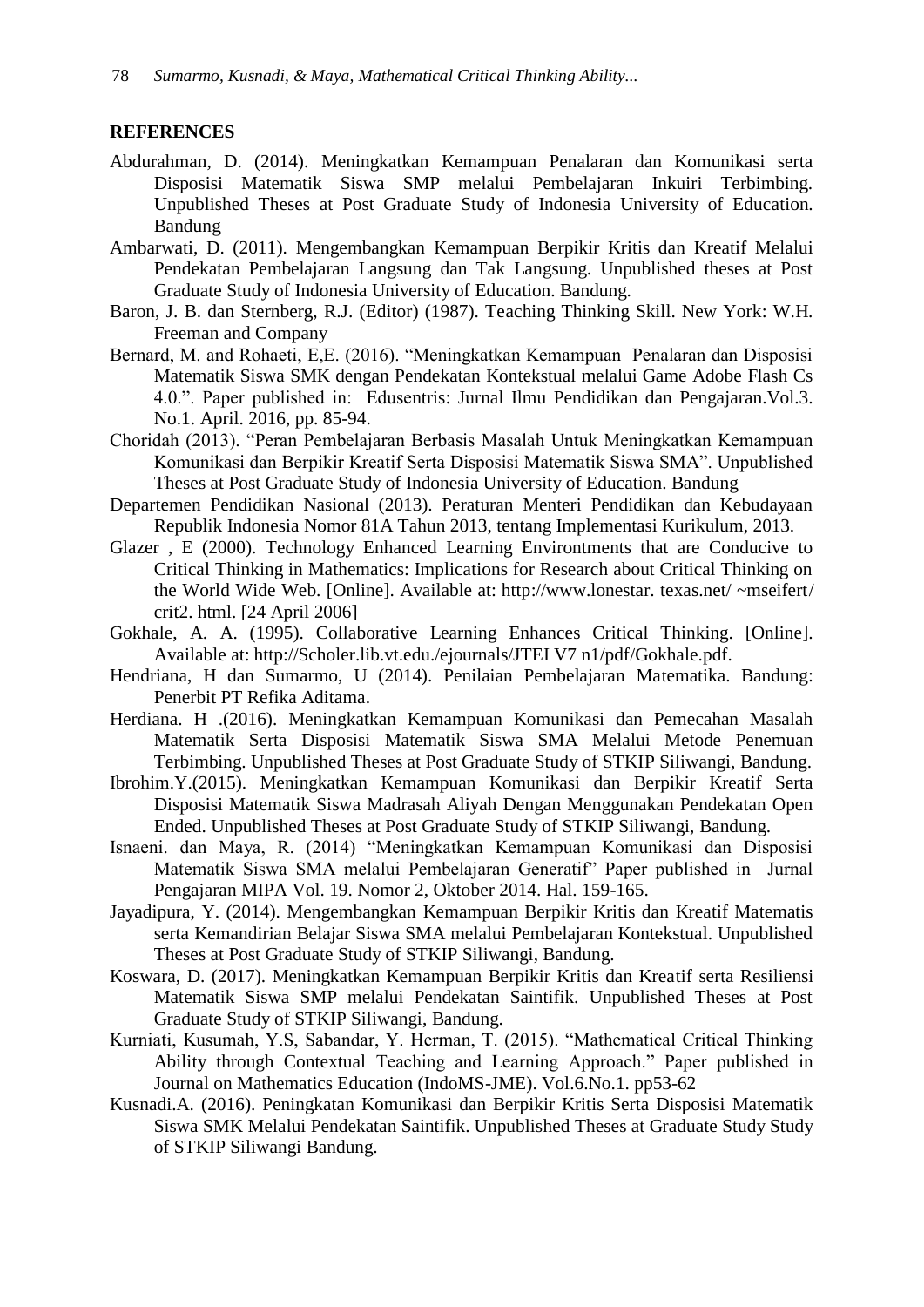Lestari, KE. (2015). Implementasi BRAIN-BASED LEARNING untuk Meningkatkan Kemampuan Koneksi dan kemampuan berpikir kritis Matematis Siswa Sekolah Menengah Pertama. (Online) Tersedia : repository.upi.edu/609/. (19 Maret 2016)

**JEE** 

- Mulyani, E. (2017). Meningkatkan Kemampuan Komunikasi dan berpikir Kritis Matematik serta Self Confidence Siswa SMK melalui Pembelajaran Saintifik. Unpublished Theses at Post Graduate Study of STKIP Siliwangi, Bandung.
- NCTM. (2000).Principles and Standards for School Mathematics. United State: Nasional Council of Teachers of Mathematics, Inc.
- Palinussa, A. L. (2013). "Students' critical Mathematical Thinking Skills and Character. " Experiment for Yunior High School Students through Realistic Mathematics Education Culture Based. Paper published in: IndoMS Journal on Mathematics Education (IndoMS-JME), Vol. 4, No. 1. January 2013, pp. 75-94.
- Pradhini.G.A.(2016). Meningkatkan Kemampuan Komunikasi dan Pemecahan Masalah Serta Disposisi Matematik Siswa SMA Melalui Strategi REACT. Unpublished Theses at Post Graduate Study of STKIP Siliwangi, Bandung.
- Peraturan Menteri Pendidikan Nasional No. 81a Tahun 2013 tanggal 27 Juni 2013 tentang Implementasi Kurikulum Standar Isi.
- Polya, G. (1973). How to Solve It. A New Aspect of Mathematical Method (1st ed.). New Jersey: Princenton University Press
- Qodariyah, L. dan Hendriana, H. (2015). "Mengembangkan Kemampuan Komunikasi dan Disposisi Matematik Siswa SMP Melalui Discovery Learning" dimuat dalam Edusentris, Jurnal Ilmu Pendidikan dan Pengajaran, Vol. 2, No. 3 Desember 2015, hal. 241-252
- Ruhiyat, A. and Sugandi A.I. (2017). Meningkatkan Kemampuan Berpikir Kreatif dan Disposisi Matematik Siswa SMP dengan Menggunakan Pendekatan Kontekstual, published in Edusentris: Jurnal Ilmu Pendidikan dan Pengajaran.Vol.3. No.1. April. 2017, pp 281-289.
- Sauri, S. (2010). Membangun Karakter Bangsa melalui Pembinaan Profesionalisme Guru Berbasis Pendidikan Nilai. Jurnal Pendidikan Karakter. Vol.2. No.2.
- Sinurat, R. (2014). Meningkatkan Kemampuan Berpikir Kritis dan Kreatif serta Disposisi Matematik Siswa SMA melalui Pembelajaran Kontekstual. Unpublished Theses at Post Graduate Study of STKIP Siliwangi Bandung.
- Sugilar.H.(2013)."Meningkatkan Kemampuan Berpikir Kreatif dan Disposisi Matematik Siswa Madrasah Tsanawiyah Melalui Pembelajaran Generatif". Jurnal Infinity.(2013) Volume 2, Nomor 2. Program Studi Pendidikan Matematika. STKIP Siliwangi. Bandung.
- Suharsono. (2015). Meningkatkan Kemampuan Pemahaman dan Disposisi Matematik Siswa SMA melalui Teknik Probing Prompting", dimuat dalam Edusentris, Jurnal Ilmu Pendidikan dan Pengajaran, Vol. 2, No. 3 Desember 2015 , hal. 278-289.
- Suheri. (2014).Kemampuan Berpikir Kreatif dan Berpikir Kritis Serta Disposisi Matematik Siswa SMP Dalam Pembelajaran Kontekstual Model Cooperative Learning. Unpublished Theses at Post Graduate Study of STKIP Siliwangi, Bandung.
- Suherman, E et al, (2008). Common Textbook (Edisi Revisi), Strategi Pembelajaran Matematika Kontemporer, Indonesia, JICA.
- Sumarmo. U. (2010). "Berfikir dan Disposisi Matematik: Apa, Mengapa, dan Bagaimana Dikembangkan pada Peserta Didik" Paper published in Suryadi, D, Turmudi, Nurlaelah, E. (Penyelia). Kumpulan Makalah Proses Berpikir dan Disposisi Matematik dan Pembelajarannya. 2014. pp 75-89. Jurusan Pendidikan Matematika FPMIPA UPI.
- Sumarmo, U., Hidayat, W., Zulkarnaen, R., Hamidah, Sariningsih, R. (2012). "Kemampuan dan disposisi berpikir logis, kritis, dan kreatif matematis: Eksperimen terhadap Siswa